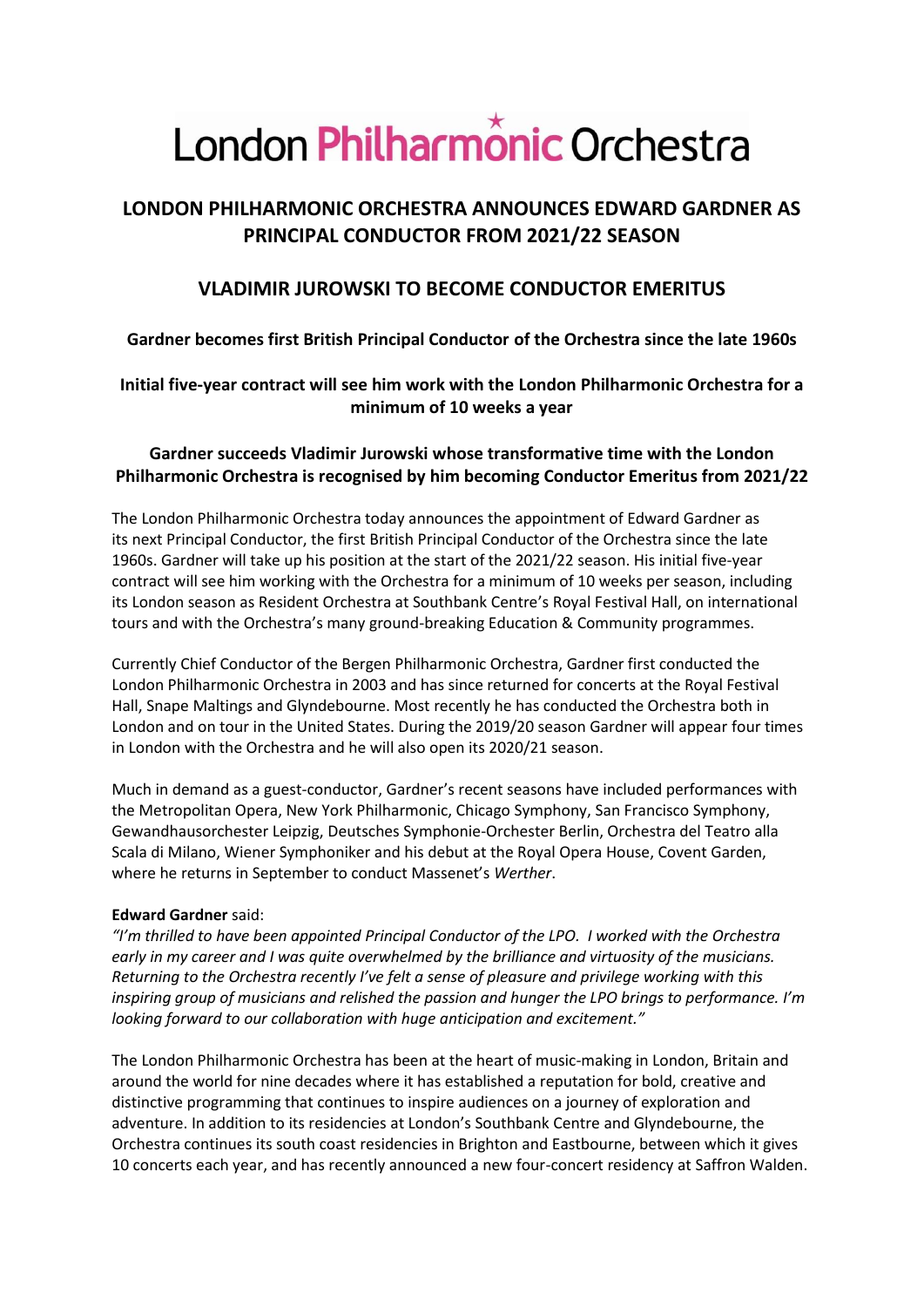One of the most in-demand international orchestras in the world, the London Philharmonic Orchestra gives around 35 concerts each year overseas. It was the first Western orchestra to visit the Soviet Union (1956) and the first to tour China following the Cultural Revolution (1973).

Deeply committed to inspiring the next generation of musicians, the Orchestra last season celebrated the 30th anniversary of its Education and Community department, whose work over three decades has introduced many thousands of people of all ages to orchestral music and created opportunities for people of all backgrounds to fulfil their creative potential.

**Timothy Walker**, Chief Executive & Artistic Director of the London Philharmonic Orchestra, said: *"It's been fascinating to watch Ed grow into a great musician from his debut with us 16 years ago. During his 10 years at English National Opera and more recently at the Bergen Philharmonic Ed has mastered a huge range of orchestral and vocal repertoire. For him to now return to the UK as our Principal Conductor is exciting for not only the LPO but also for London and the UK's cultural scene. Everyone at the Orchestra wishes to thank Vladimir Jurowski for the extraordinary contribution he has made in his more than 10 years as Principal Conductor which has been nothing short of transformational. We greatly look forward to his return visits to us as Conductor Emeritus."*

**Victoria Robey OBE**, Chairman of the London Philharmonic Orchestra's Board of Directors, said: *"At this exciting time in our history, the Board and I are delighted to welcome the immensely talented Ed Gardner to the LPO family where he will continue the excellent work of Maestro Vladimir Jurowski and his predecessors."*

**Stewart McIlwham**, President of the London Philharmonic Orchestra, said: *"Edward Gardner has been at the forefront of British music-making for many years and I am delighted that he will be leading the LPO in this exciting new chapter of the Orchestra's history."*

**Gillian Moore CBE,** Director of Music at Southbank Centre, said:

*"I'm so pleased to welcome Edward Gardner to the Southbank Centre family. While he has been doing great things in Bergen and around the world, Ed has remained a force for good in British music, and his recent performances with the LPO have been stunning. I'm very much looking forward to deepening the relationship and working on exciting plans together."* 

Gardner succeeds Vladimir Jurowski who will become Conductor Emeritus at the start of the 2021/22 season a role in which he will continue to conduct the Orchestra for four concerts a season. In over a decade with the London Philharmonic Orchestra, Jurowski's creative energy and artistic rigour have been central to the Orchestra's success.

### **For further information, please contact Premier PR Simon Millward, 07990507310, simon.millward@premiercomms.com**

Notes to Editors

#### **LONDON PHILHARMONIC ORCHESTRA**

One of the finest orchestras on the international stage, the London Philharmonic Orchestra balances a long and distinguished history with its reputation as one of the UK's most forward-looking ensembles. As well as its concert performances, the Orchestra also records film soundtracks, releases CDs and downloads on its own label, and reaches thousands of people every year through activities for families, schools and local communities.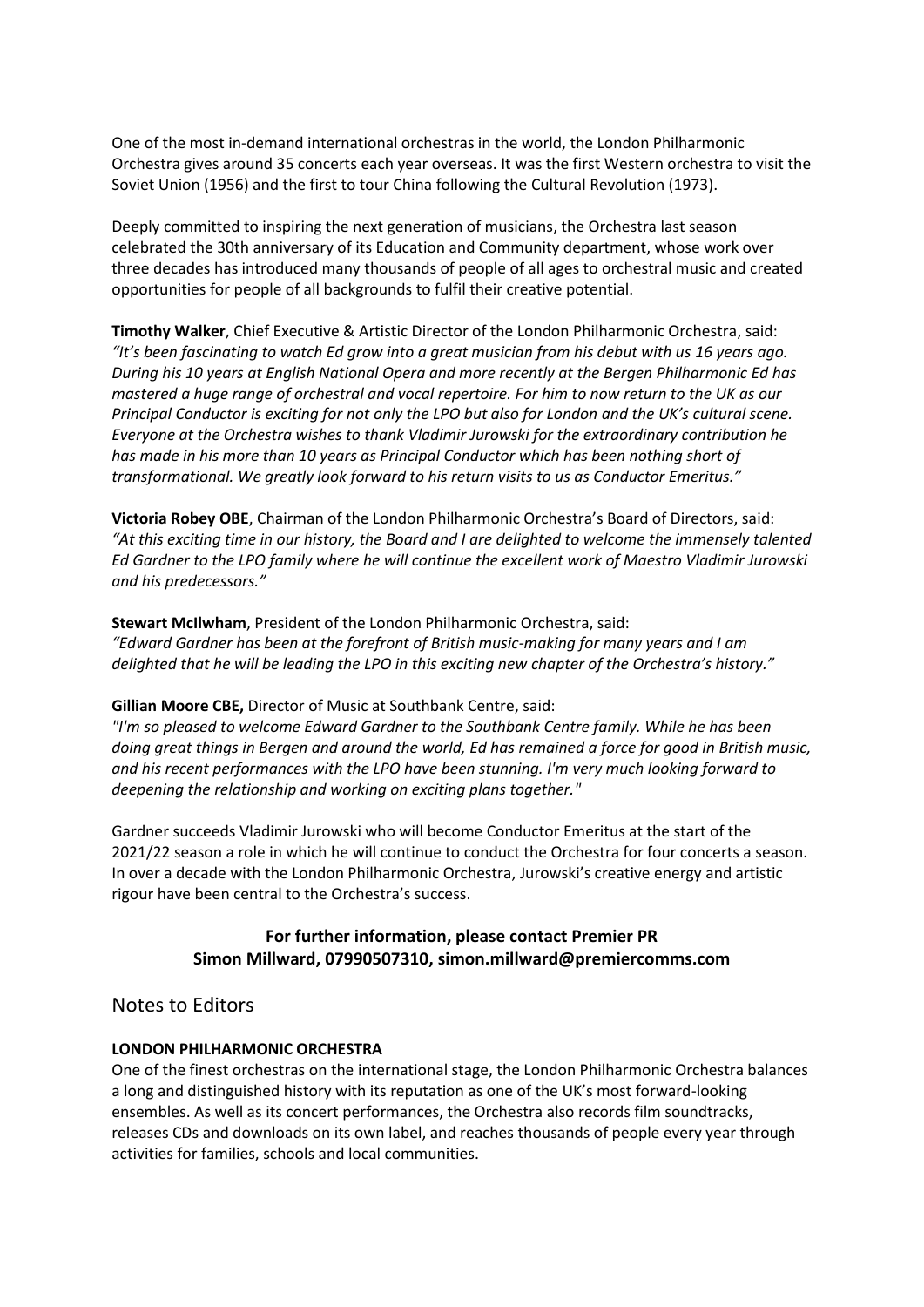The London Philharmonic Orchestra was founded by Sir Thomas Beecham in 1932, and has since been headed by many great conductors including Sir Adrian Boult, Bernard Haitink, Sir Georg Solti, Klaus Tennstedt and Kurt Masur. In 2017 Vladimir Jurowski celebrated his tenth anniversary as the Orchestra's Principal Conductor. Edward Gardner is currently Principal Conductor Designate, and will take up the position when Jurowski's tenure concludes in September 2021.

The London Philharmonic Orchestra has performed at Southbank Centre's Royal Festival Hall since it opened in 1951, becoming Resident Orchestra in 1992. As well as its London home, it also has flourishing residencies in Brighton, Eastbourne and Saffron Walden, and each summer plays for Glyndebourne Festival Opera, where it has been Resident Symphony Orchestra for over 50 years. The Orchestra also tours internationally, performing to sell-out audiences worldwide.

The London Philharmonic Orchestra broadcasts regularly on television and radio. It also works with the Hollywood and UK film industries, recording soundtracks for blockbusters including the Oscarwinning score for *The Lord of the Rings* trilogy. In 2005 it established its own record label, which now numbers over 100 releases all available on CD and to stream or download.

In summer 2012 the London Philharmonic Orchestra performed as part of The Queen's Diamond Jubilee Pageant on the River Thames, and was also chosen to record all the world's national anthems for the London 2012 Olympics. In 2013 it was the winner of the RPS Music Award for Ensemble.

The London Philharmonic Orchestra's dynamic Education & Community programme provides first musical experiences to children and families; offers creative projects and professional development opportunities for schools and teachers; inspires talented teenage instrumentalists to progress their skills; and develops the next generation of professional musicians.

The Orchestra's work at the forefront of digital technology has enabled it to reach millions of people worldwide: all its recordings are available to download and stream and, as well as a YouTube channel and podcast series, the Orchestra has a lively presence on social media.

#### [www.lpo.org.uk](http://www.lpo.org.uk/)

<facebook.com/londonphilharmonicorchestra> <twitter.com/LPOrchestra>

#### **EDWARD GARDNER**

Chief Conductor of the Bergen Philharmonic since October 2015, Edward Gardner has led the orchestra on multiple international tours, including performances in Berlin, Munich and Amsterdam, and at the BBC Proms and Edinburgh International Festival.

In 2019/20 Edward conducts the London Philharmonic Orchestra in four concerts across the season and brings the Bergen Philharmonic to the Royal Festival Hall with their acclaimed *Peter Grimes*. He finishes the season by taking the Bergen Philharmonic on their first ever tour to China. Guest conducting highlights include performances with the San Francisco Symphony, Deutsches Symphonie-Orchester Berlin, Finnish Radio Symphony Orchestra and Montreal Symphony Orchestra as well as returns to Covent Garden for *Werther* and Metropolitan Opera for *Le Damnation de Faust*.

Edward also continues his longstanding collaborations with the City of Birmingham Symphony Orchestra, where he was Principal Guest Conductor from 2010-16, and the BBC Symphony Orchestra whom he has conducted at both the First and Last Night of the BBC Proms.

In demand as a guest-conductor, recent seasons have seen Edward conduct the New York Philharmonic, Chicago Symphony, San Francisco Symphony, Gewandhausorchester Leipzig,